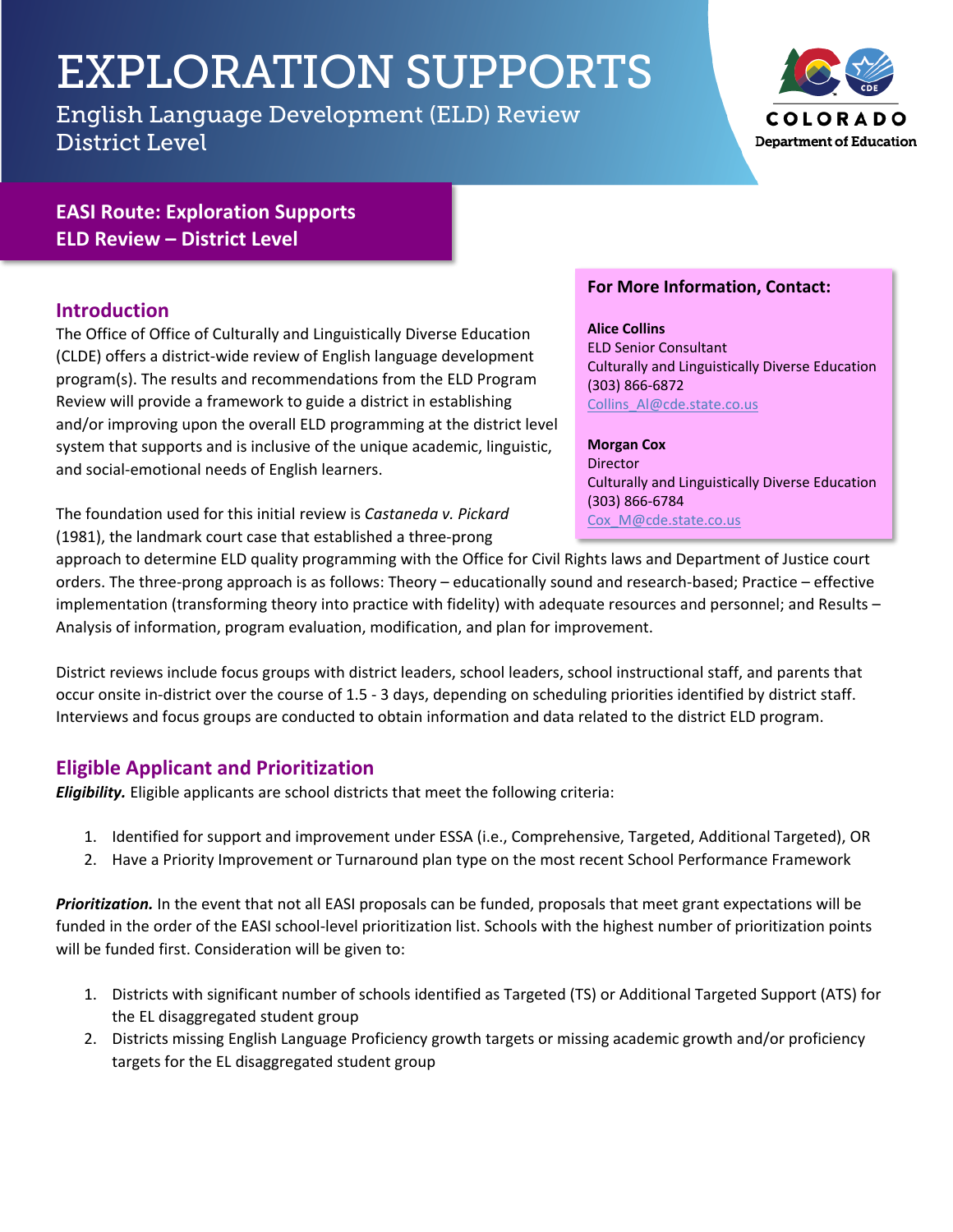

## **Available Funds**

The duration of the services within the Exploration route is January 2022 – June 30, 2023. Districts are eligible to apply for up to \$10,000 for the review. Note: An LEA may request funds in addition to the \$10,000 for the review in the Exploration route for costs associated with improvement planning (e.g., collaboration time, retreats, stipends, substitutes, hosting a community meeting) as well as \$20,000 for early implementation activities (e.g., staff to coordinate improvement efforts, CDE facilitated EL supports, job-embedded learning opportunities). See the Exploration information sheet for details and funding amounts. An LEA may use the information obtained through the ELD Program review and improvement planning process to develop an application for additional funds in the District Design and Led route in a subsequent EASI application.

# **Allowable Use of Funds**

Each participating district will receive up to \$10,000 to be used towards the following:

● Costs associated with the review visit (e.g., substitutes, stipends) and all staff debrief of the findings (e.g., stipends, copying)

Funds from this opportunity must be used to **supplement and not supplant** any federal, state, and local funds currently being used to provide activities. There will be no carryover of funds. Unobligated funds at the end of the fiscal year will be returned to the CDE.

| January               | Award notifications                                                                                                                                                                   |
|-----------------------|---------------------------------------------------------------------------------------------------------------------------------------------------------------------------------------|
| <b>February</b>       | ELD Review Preparation Meetings: District ELD review process, developing review schedule, Q&A                                                                                         |
| <b>February - May</b> | CDE Office of CLDE conducts onsite District ELD program reviews<br>$\triangleright$ Debrief and report presentation 3 weeks post review                                               |
| <b>February - May</b> | District and CDE collaborate to conduct initial planning, goal setting, and budget development                                                                                        |
| June 30, 2022         | District submits ELD review improvement planning template that includes: Year 2 improvement<br>strategies and timeline, budget revisions, and baseline progress monitoring indicators |
| June 30, 2023         | Funds must be expended.                                                                                                                                                               |
| Ongoing               | Submit any revisions to the original budget for approval.                                                                                                                             |

### **Important Program Dates**

### **Evaluation and Reporting**

Each LEA that receives a grant through the District ELD Program Review is required to report, at a minimum, the following information to the CDE as follows:

- 1. At the end of Year 1, the following data will be collected:
	- Description of planning process and the plans for the next year of the grant, including an implementation plan based on CDE recommendations from the district ELD program review.
- 2. At the end of Year 2 of the grant, the following data will be collected:
	- Implementation plan and, when available, implementation data to demonstrate the extent to which implementation occurred with fidelity;
	- Quarterly progress monitoring report submitted using the CDE Progress Monitoring Template;
	- Interviews with district leadership and school staff, as necessary (i.e.; teachers, staff, and students collected by a team from the Office of Culturally and Linguistically Diverse Education office.